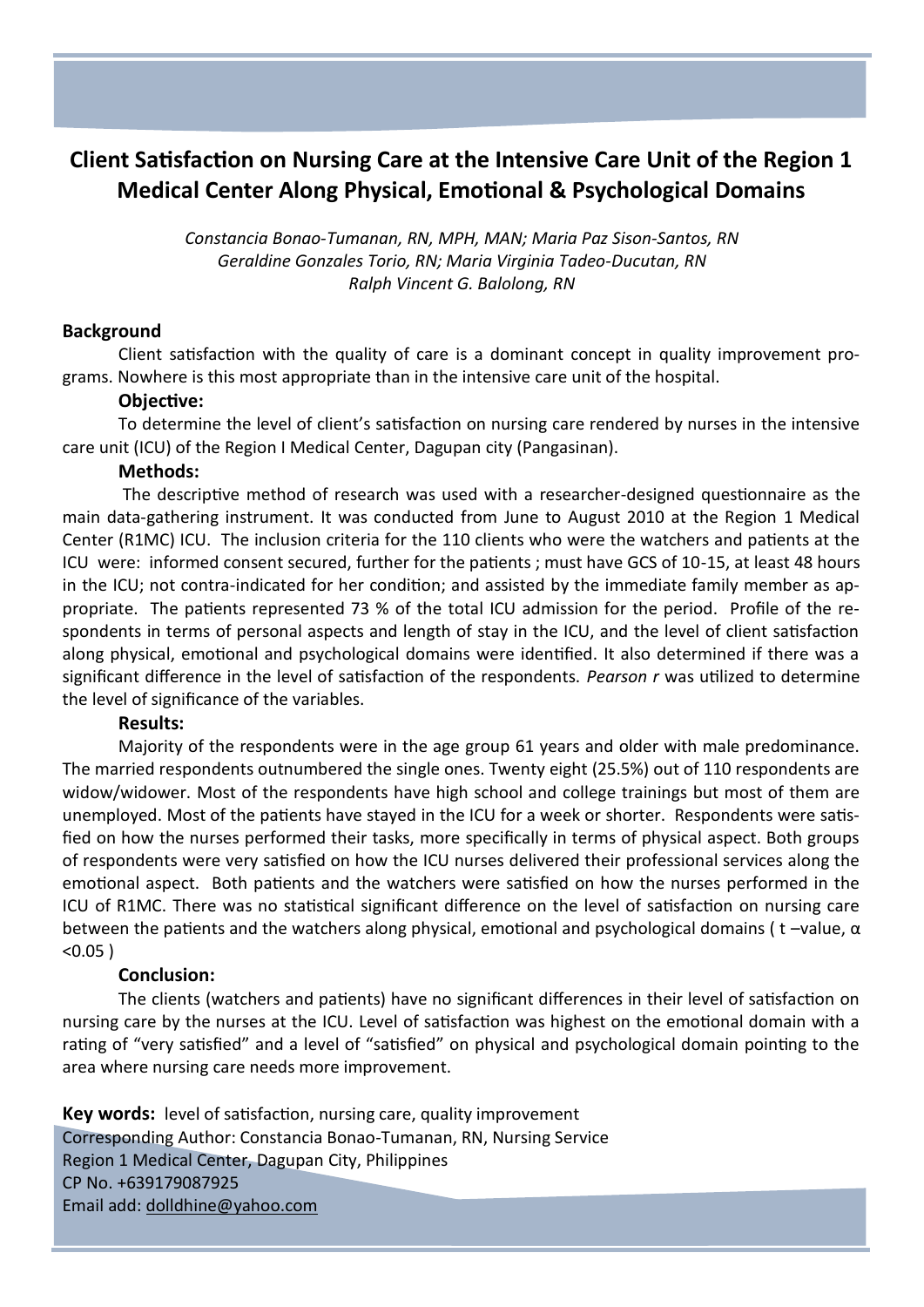#### *INTRODUCTION*

The history of Intensive Care Unit (ICU) can be traced back to the Monitoring Unit of critical patients through Florence Nightingale's history of taking care of hospitalized soldiers of the Crimean war in 1854. Nowhere is it more emphatic than in a line of the Nightingale Pledge, *"…With loyalty, I will endeavour to aid the physician in his work, and devote myself to the welfare of those committed to my care."* (Gretter L,1993) $^1$ .

to a reduced mortality rate of soldiers by two persive care medicine.

health workers in many countries for being compassionate and caring. Caring, being willing and able to nurture others, is a combination of appropriate behavior and attitude and requires commitment and knowledge that directs nursing practice. Being a caring profession, nursing tends to satisfy clients needs by always "being with" a person who needs assistance in health needs. It involves a huclients of different ages and stages. Caring encompasses the physical, emotional, and psychological domains of client.

essence-caring. This is strongly affirmed in the treatment of clients seven days a week. Critical

She initiated a "critical care protocol" that informed decision, touch, sensitivity, respect, and used theoretical and practical approach which led calling the patient gain a higher degree of harmony cent. Nightingale's work paved the way for inten-though caring transactions. On the other hand, In an editorial of Manila Bulletin (2007)<sup>2</sup>, it defined caring in the nurse-client relationship as noted that Filipino nurses are being preferred the "direct or indirect nurturing and skilful activimanistic blend of scientific knowledge and holistic that have had major invasive surgery, accident and nursing practice to deliver an earnest concern to trauma patients with multiple organ failure. The Nursing must remain firmly rooted in the vide round-the-clock intensive monitoring and Standards of Nursing Practice (2002). The art of nursing refers to the caring, compassionate manner in which interventions are performed. Caring as a central concept has led to the development of several caring theories. 1970, nurse theorist Jean Watson,<sup>3</sup> in her Theory of Human Caring has enumerated the top ten caring behaviors that nurses must possess. These include attentive listening, honesty, patience, responsibility, providing information so the client can make an within the mind, body, and soul. It is achieved Madeleine Leininger  $(1991)^4$ , also a nurse theorist, ties, processes and decisions related to assisting people to achieve or maintain health." Care is the essence of nursing and the central, dominant, and unifying focus of nursing". Caring nurtures the person even if the disease is incurable. Nurses who work in critical care units provide care to patients who are experiencing or are at-risk for experiencing life-threatening conditions. These are those nurse's roles usually include clinical assessment, diagnosis, and an individualized plan expected treatment outcomes for each patient. Nurses pro-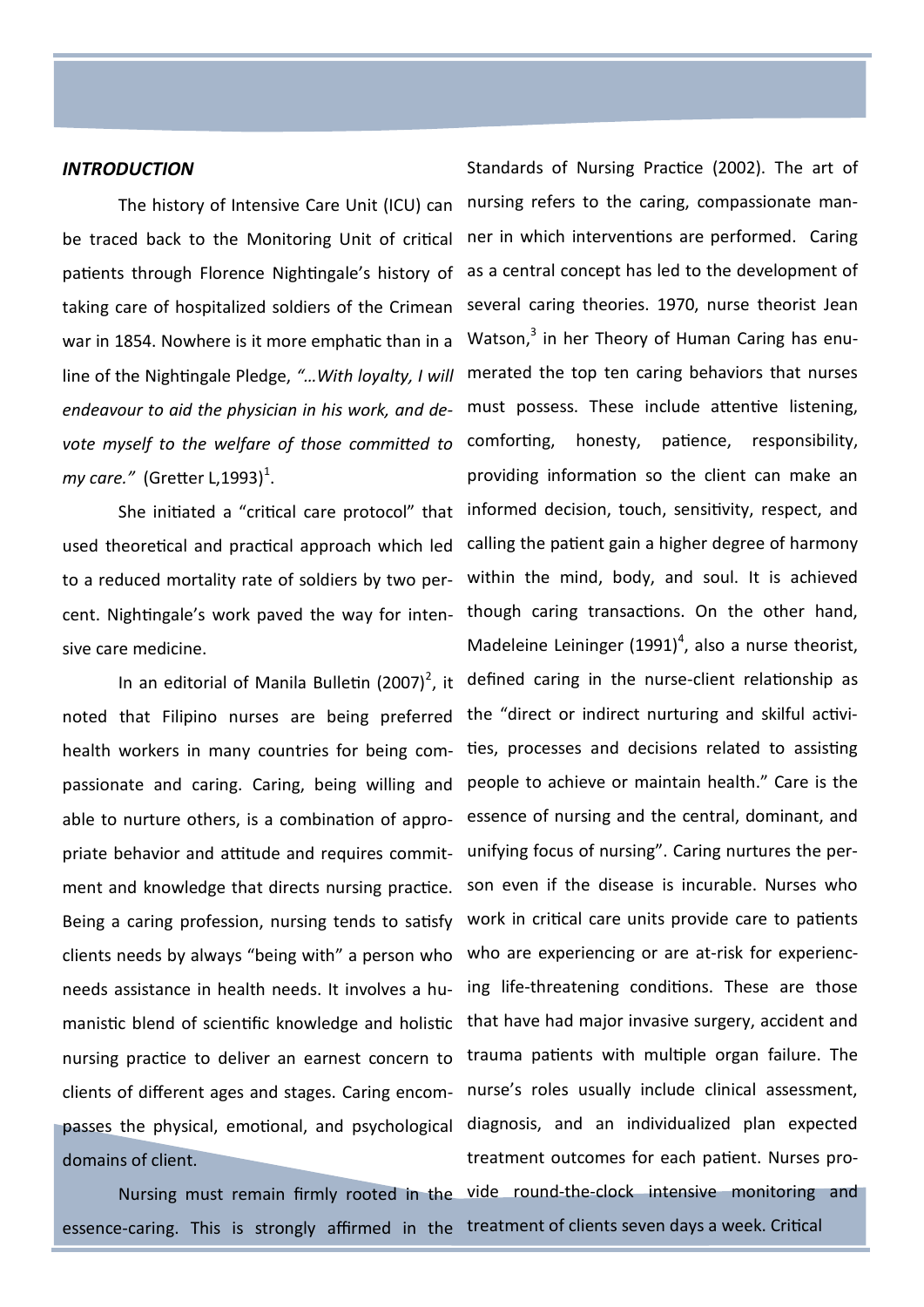Intensive care must be quality care. Client **General Objective** satisfaction with the quality of care is a dominant concept in quality assurance and quality improvement programs. This has led to the development of quality assurance, care improvement programs. Measurement of client satisfaction is a yardstick for quality of care. Client satisfaction has been assessed across various patient groups and settings. The rationale for the present study is to explore care nurses interpret, integrate and respond to a wide array of clinical information. Because of the critical nature of patients' conditions, nurses working in critical care are often confronted with end-of -life issues and sometimes other ethical dilemmas 3. To identify any significant difference in the level related to withholding, withdrawing or medical futile care.

Some clients are unable to make decisions about their care in the unit because of the nature **Definition of Terms:** of their illness. An important role of the critical care nurse is to ensure that the clients are well informed about the care that the patient is receiving, that the client receives the necessary information to make informed and highly personal decisions about the patient's care, and that are respected in the development of any treatment plan for the patient. Collaboration and integration of medical and nursing staff must be optimal. Nurses solve nursing problems best. Nursing staff should be fully integrated Psychological Satisfaction refers to the contentinto the scientific, quality, planning, educational and management activities of the unit. and generate a view of the client satisfaction on

the quality of nursing care at the R1MC ICU.

To determine the level of satisfaction of respondents on the care rendered by nurses at the R1MC ICU, Dagupan City.

#### **Specific Objectives:**

- 1. To describe the socio-demographic profile of the respondents composed of patients and watchers at the ICU on personal variables and length of ICU stay
- 2. To determine the level of satisfaction of the respondents on the care by the ICU nurses along physical, emotional, and psychological domains
- of satisfaction on the care rendered by nurses at the ICU between the patients and the watchers.

- Emotional Satisfaction refers to the contentment of the clients on the nurses' professional ability to deal with the former's emotional problems, how pieces of advice are given, keeping the client emotionally strong.
- Physical Satisfaction refers to the contentment of the clients on the outward appearance of the nurses like facial expressions, body kinetics, actions.

ment of the clients on such aspects as helping the patients deal with their fears, apprehension, uncertainty, or anxiety.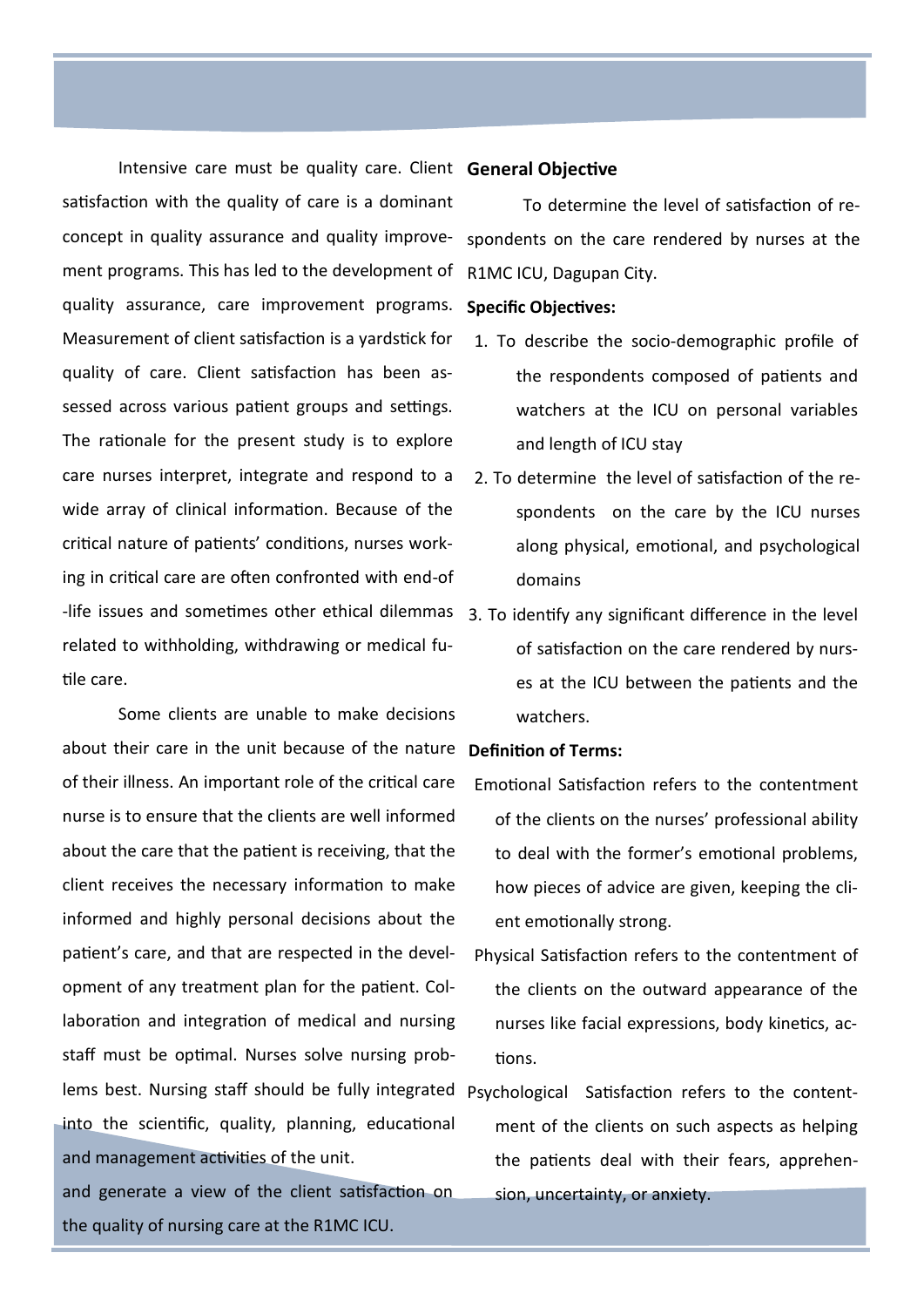#### **Methods**

researcher-designed questionnaire on the three lated studies which initial draft the ICU supervising domains of client satisfaction on nursing care. The nurse reviewed. setting was at the R1MC ICU.

#### **Subjects/Data Source**

conditions of patients, only 110 persons were used consistency and instrument reliability Pearson r as research respondents. Sixty of whom were was used. The suggestions offered by this group males and fifty were females. These represented were incorporated in the final draft of the instru-73 percent of patient admitted in the ICU covering ment. the months of June, July and August, 2010. The inclusion criteria used were: 1) the patient should ents in terms of personal aspects and length of stay have been hospitalized in the ICU for at least 48 in the ICU. The Personal aspects include age, sex, hours, 2) the patient has the ability to provide data, civil status, highest educational attainment, and that is, GCS of 10 to 15; and, 3) the respondent employment status. The second part dealt on quesconsented to participate in the study, with medical tions on the level of satisfaction on nursing care clearance or consent from the attending physician. along the three specific domains. Patients who were admitted and discharged on the same day were excluded. The respondents were clarity of the questions for the patients, all items assured of anonymity. An ethical panel was con-were translated into Filipino to ensure that each sulted for comments on patient recruitment and respondent understands each. For those who canselection and the study.

#### **Instrumentation and Data Collection**

The data gathering instrument used was the The answers to the questions in the instrument items, respectively for physical, emotional and psytions warrant immediate feedback.

The study used the descriptive method with a naire guided by the professional literature and re-Due to consent factors and unstable medical suggestions were incorporated. To determine item The researchers developed the question-For validation, the instrument was pre-tested to a try-out group composed of 30 non-ICU patients at R1MC. Their critique and

Part 1 described the profile of the respond-

To ensure the understand ability level and not read, the assistance of family members was requested.

questionnaire/interview guide. A letter of consent patient's level of satisfaction on the care rendered which was signed by the prospective participants by the ICU nurses along physical, emotional and and the objective of the research was explained. psychological dimensions. There are 12, 10 and 9 were kept confidential from the hospital staff until chological variables. The scoring was Likert-type. the termination of the study unless patient condi-Each item has four choices namely: very satisfied, Part II gave data and information about the satisfied, not satisfied and not satisfied at all with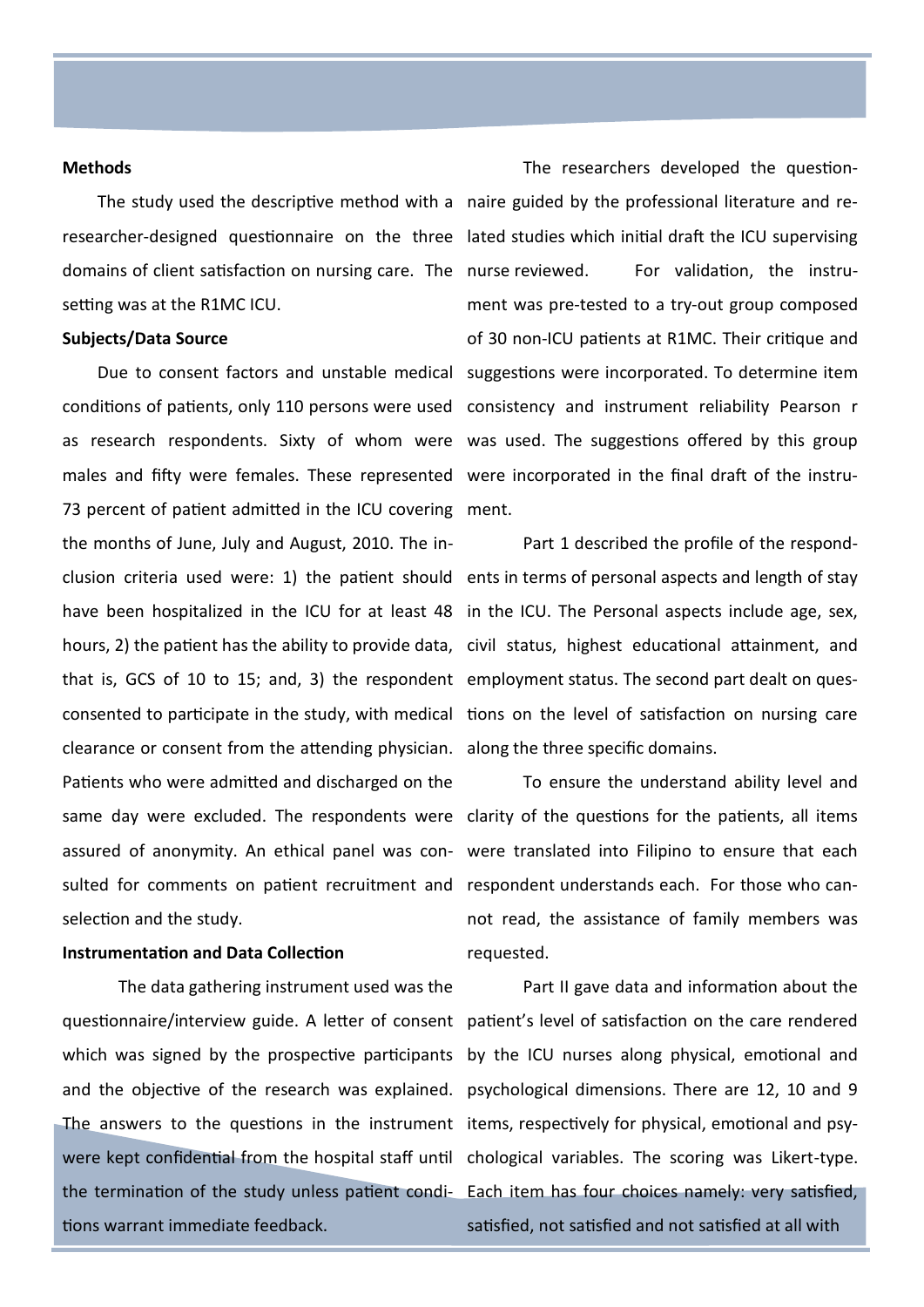arbitrary point values of 4, 3, 2, and 1, respectively. Each respondent was required to check 4 under column "very satisfied", 3 or "satisfied", 2 or " not so satisfied" and 1 or not satisfied at all depending on their perceived level of satisfaction on the item being evaluated.

#### **Tools for Data Analysis**

To determine the inter-item consistency of the instrument based on the results of pre-testing, the Pearson r was used. Descriptive statistics was used (Frequency and Percentage) to answer the sociodemographic profile and length of ICU stay of the patients.

#### **Results**

\*The Socio-Demographic Profile

#### Table 1. Socio-demographic Profile of Respondents at the R1MC ICU

|                                   | <b>VARIABLE</b>                           | <b>NUMBER</b> | <b>PERCENTAGE</b> |
|-----------------------------------|-------------------------------------------|---------------|-------------------|
| 1) AGE                            |                                           |               |                   |
|                                   | 20 years old and younger                  | 5             | 4.55              |
| 21 to 40 years old                |                                           | 20            | 18.18             |
| 41 to 60 years old                |                                           | 35            | 31.82             |
| 61 years and older                |                                           | 50            | 45.45             |
| <b>Total/Average</b>              |                                           | 110           | 100               |
|                                   |                                           |               |                   |
|                                   |                                           |               |                   |
| 2) SEX                            |                                           |               |                   |
| Male                              |                                           | 60            | 54.55             |
| Female                            |                                           | 50            | 45.45             |
| <b>Total/Average</b>              |                                           | 110           | 100               |
|                                   |                                           |               |                   |
|                                   |                                           |               |                   |
| 3) Civil Status                   |                                           |               |                   |
| Single                            |                                           | 30            | 27.27             |
| Married                           |                                           | 55            | 50                |
| Widow                             |                                           | 25            | 22.73             |
| <b>Total/Average</b>              |                                           | 110           | 100               |
| 4) Highest Educational Attainment |                                           |               |                   |
|                                   | <b>Grade IV and Below</b>                 | 40            | 36.36             |
|                                   | <b>High School Undergraduate</b>          | 15            | 13.64             |
|                                   | <b>High School Graduate</b>               | 25            | 22.73             |
|                                   | <b>College Undergraduate</b>              | 30.           | 27.27             |
| <b>College Graduate</b>           |                                           | $\bullet$     | $\bullet$         |
| <b>Post Graduate</b>              |                                           | $\mathbf o$   | $\mathbf o$       |
| <b>Total/Average</b>              |                                           | 110           | 100               |
|                                   |                                           |               |                   |
|                                   |                                           |               |                   |
| 5) Employment                     |                                           |               |                   |
| <b>Employed</b>                   |                                           | 80            | 72.73             |
| <b>Unemployed</b>                 |                                           | 30            | 27.27             |
| <b>Total/Average</b>              |                                           | 110           | 100               |
|                                   |                                           |               |                   |
|                                   |                                           |               |                   |
|                                   | Length of Stay in the Intensive Care Unit |               |                   |
|                                   | One week and shorter                      | 90            | 81.82             |
|                                   | More than one week                        | 20            | 18.18             |
| <b>Total/Average</b>              |                                           | 110           | 100               |

#### **1. Age**

Table 1 shows the profile of the respondents when grouped according to age. Comparatively, majority of the respondents belonged to 61 years and older bracket. Of the 50 are 61 years and older representing 45.45 percent of the total population. Only 20 or 18.8 percent belonged to the 21 years to 40 years old group while only 5 are aged 20 years and younger.

The respondents belonged to the middle adulthood stage. Psychologist Hurlock (1974) opine that people who are under middle adulthood stage are emotionally mature about life situation.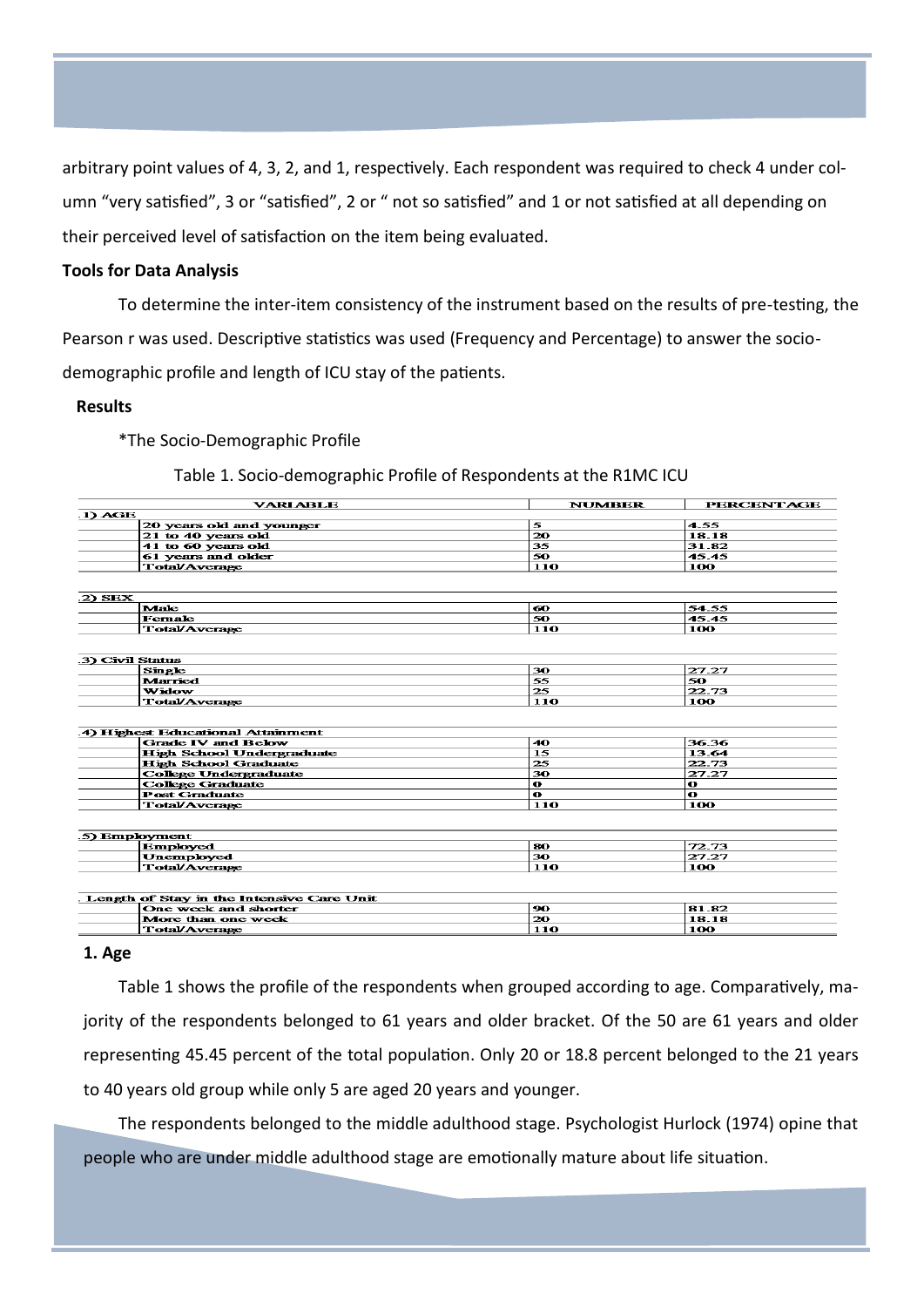### **2. Sex**

Data in table 1 showed that 60 of the 110 respondents are male and 50 are females, almost equal in gender distribution.

#### **3. Civil status**

Table 1 show that majority of the respondents are married. However of the 110 of the respondents, 25 were already widowed representing 22.73 percent of the population**.**

### **4. According to Highest Education Attainment**

From Table 1 the average educational attainment of the respondents is not so high. Forty respondents (36.36 %) have their highest educational attainment in Grade IV and below It is noteworthy that of the 110 respondents, 30 (27.27 %) are college undergraduates and none (0) has finished college. This speaks of the client load of the hospital belonging to the poorer sector of society.

#### **5. According to Employment**

Eighty of the respondents (72.73 %) are unemployed. This represents 72.73 percent of the total population. On the other hand, only 30 of the respondents have employment which is 27.27 percent of the total number of respondents.

#### **6. According to their Length of Stay at the Intensive Care Unit**

Majority of the patients and watchers (90 or 81.82 percent) have stayed at the intensive care unit for one week or shorter. Only 20 respondents have stayed in the ICU for more than a week, an implication that many of those who were brought in the intensive care unit did not stay long and probably had good medical and nursing care.

# **B. Level of the Respondents' Satisfaction on the Care Rendered by the Intensive Care Unit Nurses (Please refer to Tables 2,3, and 4)**

|                                          | Respondent<br>$n_1 = 82$ (Pt)<br>$n_2 = 28$ (W) | Level of Satisfaction<br><b>TOTAL</b> |        |                             |           | Mean | DE |
|------------------------------------------|-------------------------------------------------|---------------------------------------|--------|-----------------------------|-----------|------|----|
|                                          | $N = 110$                                       | 4<br>VS                               | 3<br>S | $\mathcal{P}$<br><b>NSS</b> | <b>NS</b> |      |    |
| 1. The nurse always wears a smile when   | Patient                                         | 40                                    | 22     | 12                          | 8         | 3.15 | S  |
| serving the patient.                     | Watcher                                         | 13                                    | 10     | 5                           | $\Omega$  | 2.93 | S  |
| 2. The nurse attends to patient needs at | Patient                                         | 32                                    | 28     | 22                          | $\Omega$  | 3.12 | S  |
| once.                                    | Watcher                                         | 18                                    | 9      | 1                           | 0         | 3.61 | VS |
| 3. The nurse knows how to listen to pa-  | Patient                                         | 40                                    | 35     | 7                           | $\Omega$  | 3.4  | S  |
| tient's complaints.                      | Watcher                                         | 15                                    | 13     | $\mathbf 0$                 | 0         | 3.54 | VS |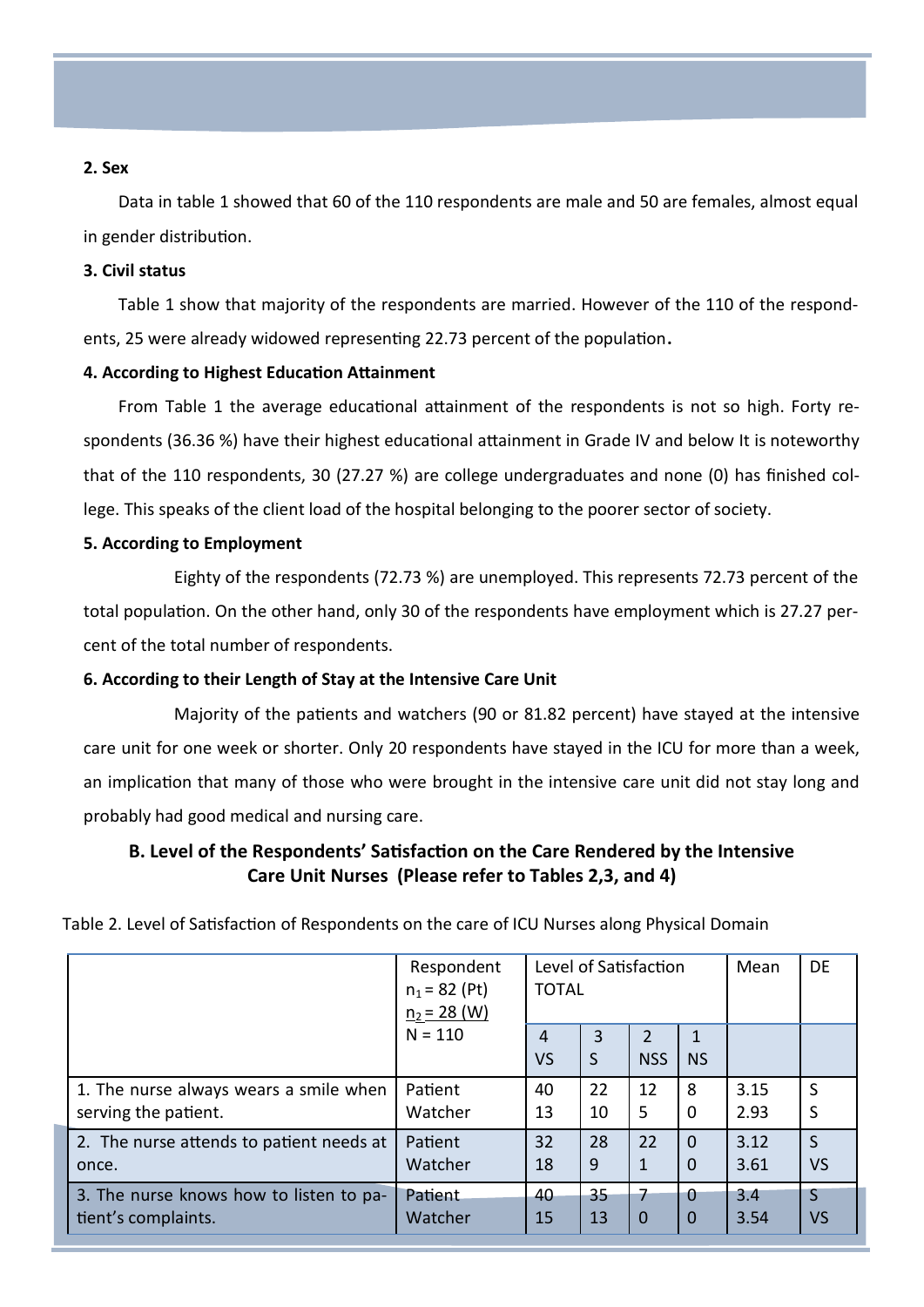|                                                                                                          | Respondent<br>$n_1 = 82$ (Pt) | Level of Satisfaction<br><b>TOTAL</b> |          |                              |                                | Mean         | <b>DE</b>         |
|----------------------------------------------------------------------------------------------------------|-------------------------------|---------------------------------------|----------|------------------------------|--------------------------------|--------------|-------------------|
|                                                                                                          | $n_2$ = 28 (W)<br>$N = 110$   | 4<br>VS                               | 3<br>S   | $\overline{2}$<br><b>NSS</b> | $\mathbf{1}$<br><b>NS</b>      |              |                   |
| 4. The nurse shows courtesy at all times.                                                                | Patient                       | 37                                    | 45       | $\overline{0}$               | $\overline{0}$                 | 3.45         | $\mathsf{S}$      |
|                                                                                                          | Watcher                       | 16                                    | 12       | $\overline{0}$               | $\overline{0}$                 | 3.57         | <b>VS</b>         |
| 5. The nurse has modulated voice and uses                                                                | Patient                       | 50                                    | 24       | 8                            | $\Omega$                       | 3.51         | <b>VS</b>         |
| decent and inspiring words to the patient.                                                               | Watcher                       | 15                                    | 10       | 3                            | 0                              | 3.43         | S                 |
| 6The nurse lifts the patient gently when the                                                             | Patient                       | 60                                    | 18       | $\overline{4}$               | $\Omega$                       | 3.68         | <b>VS</b>         |
| latter slips off the bed.                                                                                | Watcher                       | 16                                    | 10       | $\overline{2}$               | $\mathbf{0}$                   | 3.5          | <b>VS</b>         |
| 7. The nurse stretches the bed linens with                                                               | Patient                       | 72                                    | 10       | $\overline{0}$               | $\Omega$                       | 3.88         | <b>VS</b>         |
| care.                                                                                                    | Watcher                       | 13                                    | 15       | $\mathbf 0$                  | 0                              | 3.46         | S                 |
| 8The nurse performs interventions to the<br>patient who have complaints of back ache,<br>chest pain, etc | Patient<br>Watcher            | 20<br>10                              | 38<br>14 | 24<br>$\overline{3}$         | $\overline{0}$<br>$\mathbf{1}$ | 2.95<br>3.18 | $\mathsf{S}$<br>S |
| 9. The nurse gently turns the patient to                                                                 | Patient                       | 38                                    | 43       | $\mathbf{1}$                 | $\overline{0}$                 | 3.45         | S                 |
| sides.                                                                                                   | Watcher                       | 15                                    | 10       | 3                            | $\overline{0}$                 | 3.43         | S                 |
| 10. The nurse's presence inspires the pa-                                                                | Patient                       | 38                                    | 40       | $\overline{4}$               | $\overline{0}$                 | 3.41         | $\mathsf{S}$      |
| tient and alleviates the patient pain.                                                                   | Watcher                       | 18                                    | 10       | $\mathbf 0$                  | $\overline{0}$                 | 3.64         | <b>VS</b>         |
| 11The patient feels that he/she is well taken                                                            | Patient                       | 50                                    | 32       | 9                            | $\overline{0}$                 | 3.61         | <b>VS</b>         |
| care of by the nurse                                                                                     | Watcher                       | 15                                    | 13       | $\mathbf 0$                  | $\mathbf 0$                    | 3.54         | <b>VS</b>         |
| 12. The nurse's activities are planned and                                                               | Patient                       | 26                                    | 43       | 10                           | 3                              | 3.12         | $\mathsf{S}$      |
| well-organized.                                                                                          | Watcher                       | 10                                    | 17       | 1                            | $\overline{0}$                 | 3.32         | S                 |
| <b>OVER-ALL AVERAGE</b>                                                                                  | Patient<br>Watcher            |                                       |          |                              |                                | 3.39<br>3.43 | S<br>S            |

# **Legend:** Tables 2-5

DE – Descriptive

ST Dev = Standard Deviation

(VS = Very Satisfactory, S = Satisfactory, NSS= Not So Satisfactory, NS =Not Satisfactory)

Rating equivalents:  $0 - 1.49 -$  Not Satisfied at all

1.50 – 2.49 – Not so Satisfied

2.50 – 3.49 – Satisfied

3.50 and higher – Very Satisfied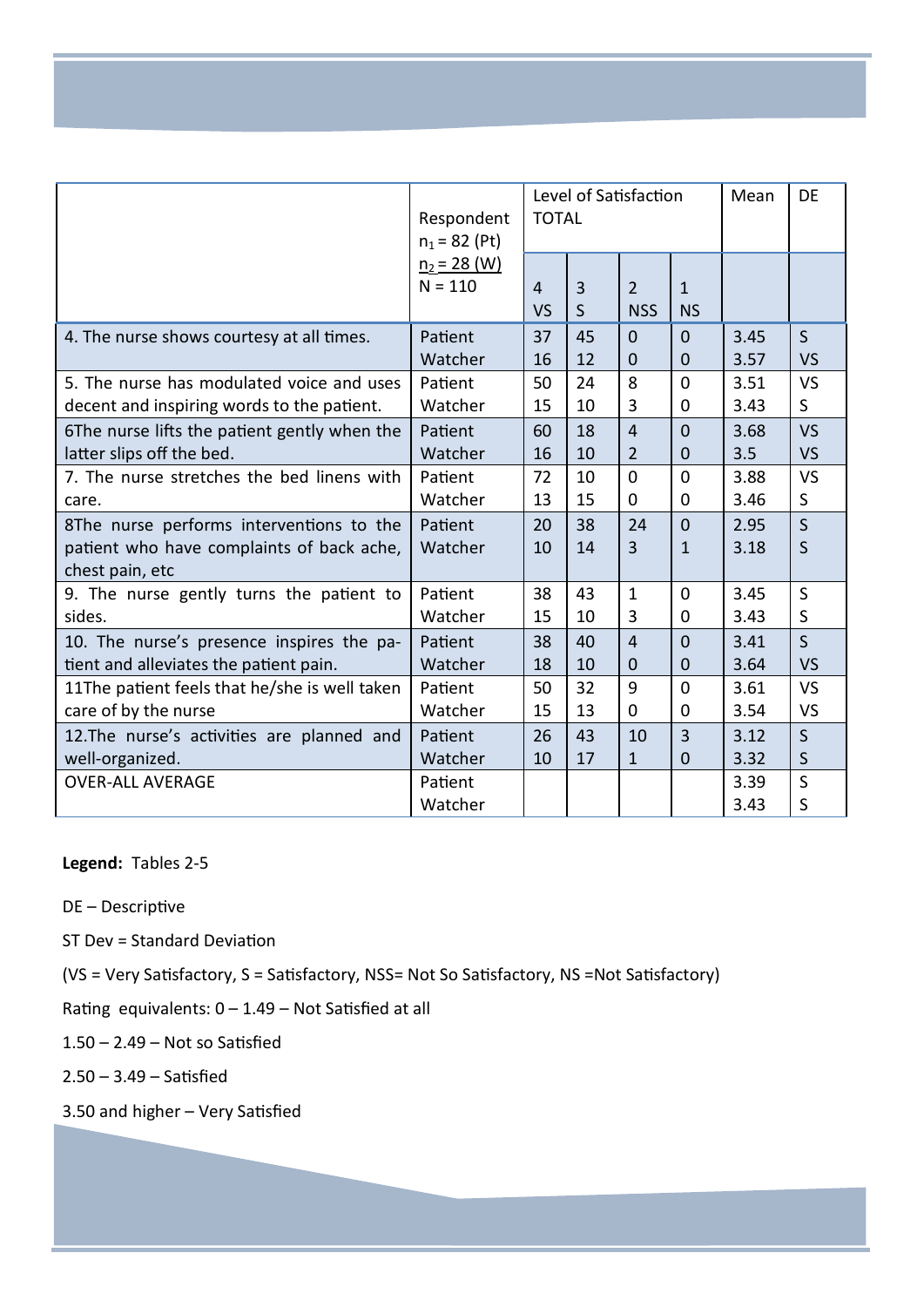**Table 3. Level of Satisfaction of Respondents on the care of ICU Nurses along Emotional** *Do***main**

|                                                                               | Respondent<br>$n_1 = 82$ (Pt) | Level of Satisfaction<br><b>TOTAL(SUM)</b> |                   |                              |                           | Mean | <b>DE</b>    |
|-------------------------------------------------------------------------------|-------------------------------|--------------------------------------------|-------------------|------------------------------|---------------------------|------|--------------|
| <b>ITEM STATEMENT</b>                                                         | $n_2$ = 28 (W)<br>$N = 110$   | $\overline{4}$<br><b>VS</b>                | 3<br>$\mathsf{S}$ | $\overline{2}$<br><b>NSS</b> | $\mathbf{1}$<br><b>NS</b> |      |              |
| 1. The nurse knows how to deal with the                                       | Patient                       | 61                                         | 20                | $\mathbf{1}$                 | $\mathbf 0$               | 3.73 | <b>VS</b>    |
| emotional problems of the patient.                                            | Watcher                       | 13                                         | 12                | 3                            | $\mathbf 0$               | 3.36 | S            |
| 2. The nurse has high regard to patients                                      | Patient                       | 71                                         | 11                | $\overline{0}$               | $\overline{0}$            | 3.87 | <b>VS</b>    |
| regardless of their socio-economic status.                                    | Watcher                       | 25                                         | $\overline{3}$    | $\overline{0}$               | $\mathbf 0$               | 3.89 | <b>VS</b>    |
| 3. The nurse knows how to comfort the                                         | Patient                       | 10                                         | 59                | 13                           | $\overline{0}$            | 2.96 | $\mathsf{S}$ |
| patients with emotional problems thru ex-<br>changing pleasantries with them. | Watcher                       | 10                                         | 18                | $\overline{0}$               | $\overline{0}$            | 3.36 | S            |
| 4. The nurse treats patient with dignity.                                     | Patient                       | 54                                         | 20                | 8                            | $\overline{0}$            | 3.56 | <b>VS</b>    |
|                                                                               | Watcher                       | 13                                         | 9                 | 6                            | $\mathbf{0}$              | 3.25 | $\mathsf{S}$ |
| 5. The nurse comforts the patient by telling                                  | Patient                       | 56                                         | 14                | 12                           | $\Omega$                  | 3.54 | <b>VS</b>    |
| interesting and inspiring words while                                         | Watcher                       | 12                                         | 10                | 6                            | $\Omega$                  | 3.21 | S            |
| attending to the complaint.                                                   |                               |                                            |                   |                              |                           |      |              |
| 6. The nurse talks to patients in gentle car-                                 | Patient                       | 48                                         | 30                | $\overline{4}$               | $\overline{0}$            | 3.54 | <b>VS</b>    |
| ing way.                                                                      | Watcher                       | 15                                         | 10                | 3                            | $\mathbf 0$               | 3.43 | $\mathsf{S}$ |
| 7. The nurse tells decent jokes that in-                                      | Patient                       | 36                                         | 46                | $\overline{0}$               | $\overline{0}$            | 3.44 | $\mathsf{S}$ |
| spires.                                                                       | Watcher                       | 15                                         | 13                | 0                            | 0                         | 3.54 | V S          |
| 8. The patient feels at ease with the nurse's                                 | Patient                       | 68                                         | 14                | $\overline{0}$               | $\overline{0}$            | 3.83 | <b>VS</b>    |
| company.                                                                      | Watcher                       | 19                                         | 9                 | $\mathbf 0$                  | $\mathbf 0$               | 3.68 | <b>VS</b>    |
| 9. The nurse treats the patients fairly re-                                   | Patient                       | 71                                         | 11                | $\overline{0}$               | $\mathbf 0$               | 3.87 | <b>VS</b>    |
| gardless of their socio-economic back-                                        | Watcher                       | 25                                         | 3                 | $\Omega$                     | $\mathbf 0$               | 3.89 | <b>VS</b>    |
| ground.                                                                       |                               |                                            |                   |                              |                           |      |              |
| 10. The nurse always insists positive think-                                  | Patient                       | 48                                         | 30                | $\overline{4}$               | $\Omega$                  | 3.54 | <b>VS</b>    |
| ing among patients and relatives.                                             | Watcher                       | 15                                         | 10                | 3                            | $\mathbf 0$               | 3.43 | $\mathsf{S}$ |
| <b>OVER-ALL AVERAGE</b>                                                       | Patient                       |                                            |                   |                              |                           | 3.59 | <b>VS</b>    |
|                                                                               | Watcher                       |                                            |                   |                              |                           | 3.50 | <b>VS</b>    |

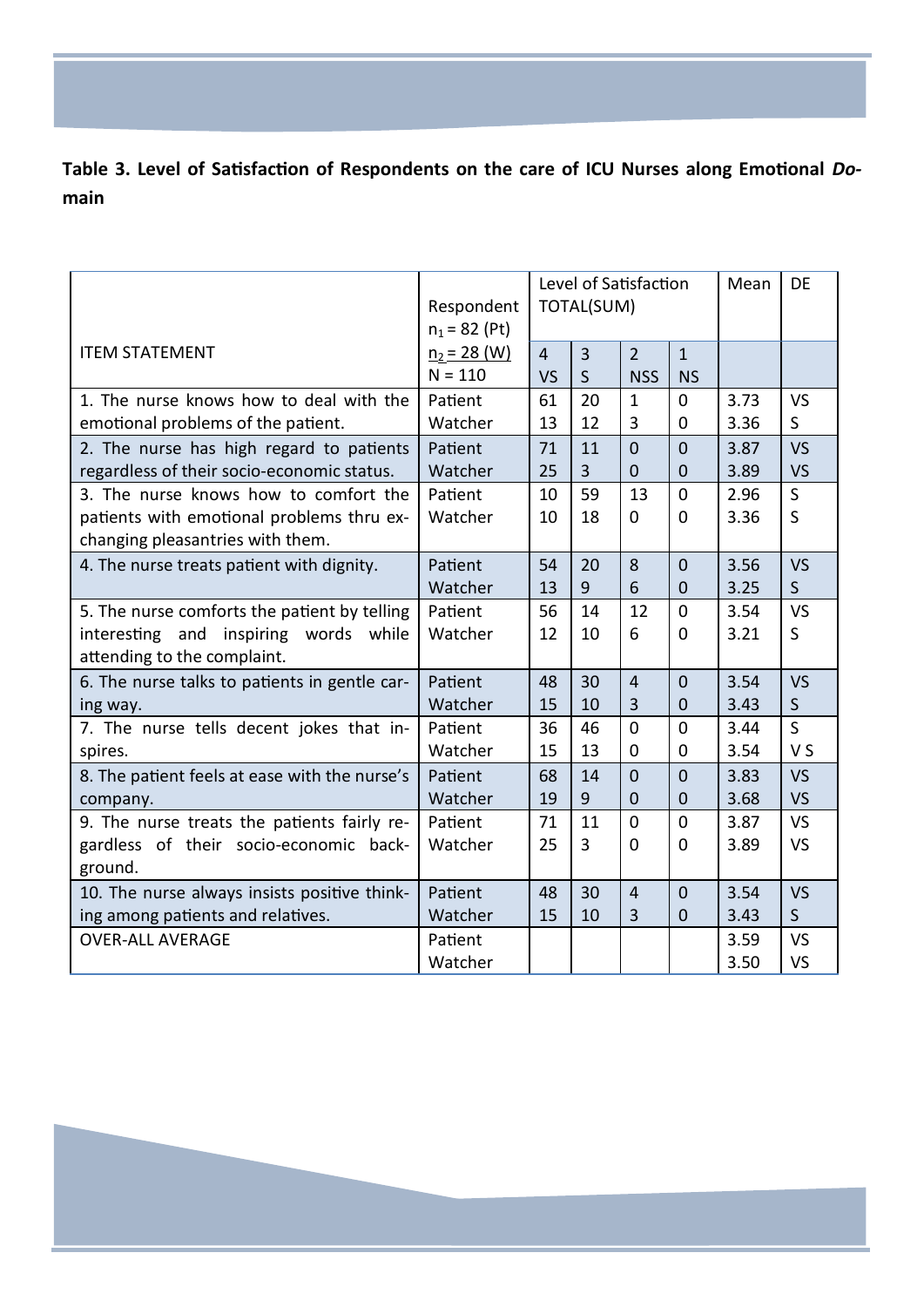**Table 4. Level of Satisfaction of Respondents on the care of ICU Nurses along Psychological Domain**

|                                                                                                                                                                          | Respondent<br>$n_1 = 82$ (Pt) | Level of Satisfaction<br><b>TOTAL</b> |                                  |                                  |                                  | Mean         | <b>DE</b>                    |
|--------------------------------------------------------------------------------------------------------------------------------------------------------------------------|-------------------------------|---------------------------------------|----------------------------------|----------------------------------|----------------------------------|--------------|------------------------------|
| <b>ITEM STATEMENT</b>                                                                                                                                                    | $n_2 = 28$ (W)<br>$N = 110$   | 4<br><b>VS</b>                        | $\overline{3}$<br>S              | $\overline{2}$<br><b>NSS</b>     | $\mathbf{1}$<br><b>NS</b>        |              |                              |
| 1. In the nurses' presence, fear and appre-<br>hension of patients are relived because of<br>her strong psychological support.                                           | Patient<br>Watcher            | 68<br>19                              | 14<br>9                          | $\Omega$<br>$\overline{0}$       | $\Omega$                         | 3.83<br>3.68 | <b>VS</b><br>S.              |
| 2. The nurse attends to the inquiries of the<br>patient/relatives without surpassing the doc-<br>tors place.                                                             | Patient<br>Watcher            | 46<br>13                              | 30<br>15                         | 6<br>$\mathbf 0$                 | $\overline{0}$<br>$\overline{0}$ | 3.49<br>3.46 | $\mathsf{S}$<br>$\mathsf{S}$ |
| 3. The nurse never offered false reassurance.                                                                                                                            | Patient<br>Watcher            | 72<br>21                              | 10<br>6                          | $\overline{0}$<br>$\mathbf{1}$   | $\mathbf 0$<br>$\mathbf 0$       | 3.88<br>3.71 | <b>VS</b><br><b>VS</b>       |
| 4. The nurse encourages the patient and rel-<br>atives to think positively.                                                                                              | Patient<br>Watcher            | 69<br>17                              | 10<br>10                         | $\overline{3}$<br>$\mathbf{1}$   | $\overline{0}$<br>$\mathbf 0$    | 3.80<br>3.57 | <b>VS</b><br><b>VS</b>       |
| 5. The nurse gives comfort to both patients<br>and relatives by tapping them on the shoul-<br>der or even hugging them when the latter<br>shows psychological imbalance. | Patient<br>Watcher            | 74<br>12                              | 6<br>14                          | $\overline{2}$<br>$\overline{2}$ | 0<br>$\Omega$                    | 2.05<br>2.86 | <b>NSS</b><br>S              |
| 6. The nurse always smiles when she serves.                                                                                                                              | Patient<br>Watcher            | $\overline{2}$<br>10                  | 70<br>14                         | 10<br>$\overline{4}$             | $\overline{0}$<br>$\mathbf 0$    | 2.90<br>3.21 | $\mathsf{S}$<br>$\mathsf{S}$ |
| 7. The nurse listens attentively to the com-<br>plaints of the patient.                                                                                                  | Patient<br>Watcher            | 77<br>23                              | $\overline{4}$<br>$\overline{2}$ | $\mathbf{1}$<br>3                | $\mathbf 0$<br>$\mathbf 0$       | 3.93<br>3.57 | <b>VS</b><br><b>VS</b>       |
| 8. The nurse attends to the needs of the pa-<br>tient without delay.                                                                                                     | Patient<br>Watcher            | 70<br>13                              | 12<br>12                         | $\overline{0}$<br>$\overline{3}$ | $\overline{0}$<br>$\mathbf{1}$   | 2.85<br>3.36 | <b>VS</b><br>$\mathsf{S}$    |
| 9. The nurse utters beautiful words that up-<br>lift the psychological well-being of the pa-<br>tient.                                                                   | Patient<br>Watcher            | 63<br>16                              | 9<br>4                           | 10<br>8                          | $\mathbf 0$<br>0                 | 3.65<br>3.29 | <b>VS</b><br>S               |
| <b>OVER-ALL AVERAGE</b>                                                                                                                                                  | Patient<br>Watcher            |                                       |                                  |                                  | $\overline{0}$<br>$\overline{0}$ | 3.48<br>3.41 | $\mathsf{S}$<br>VS           |

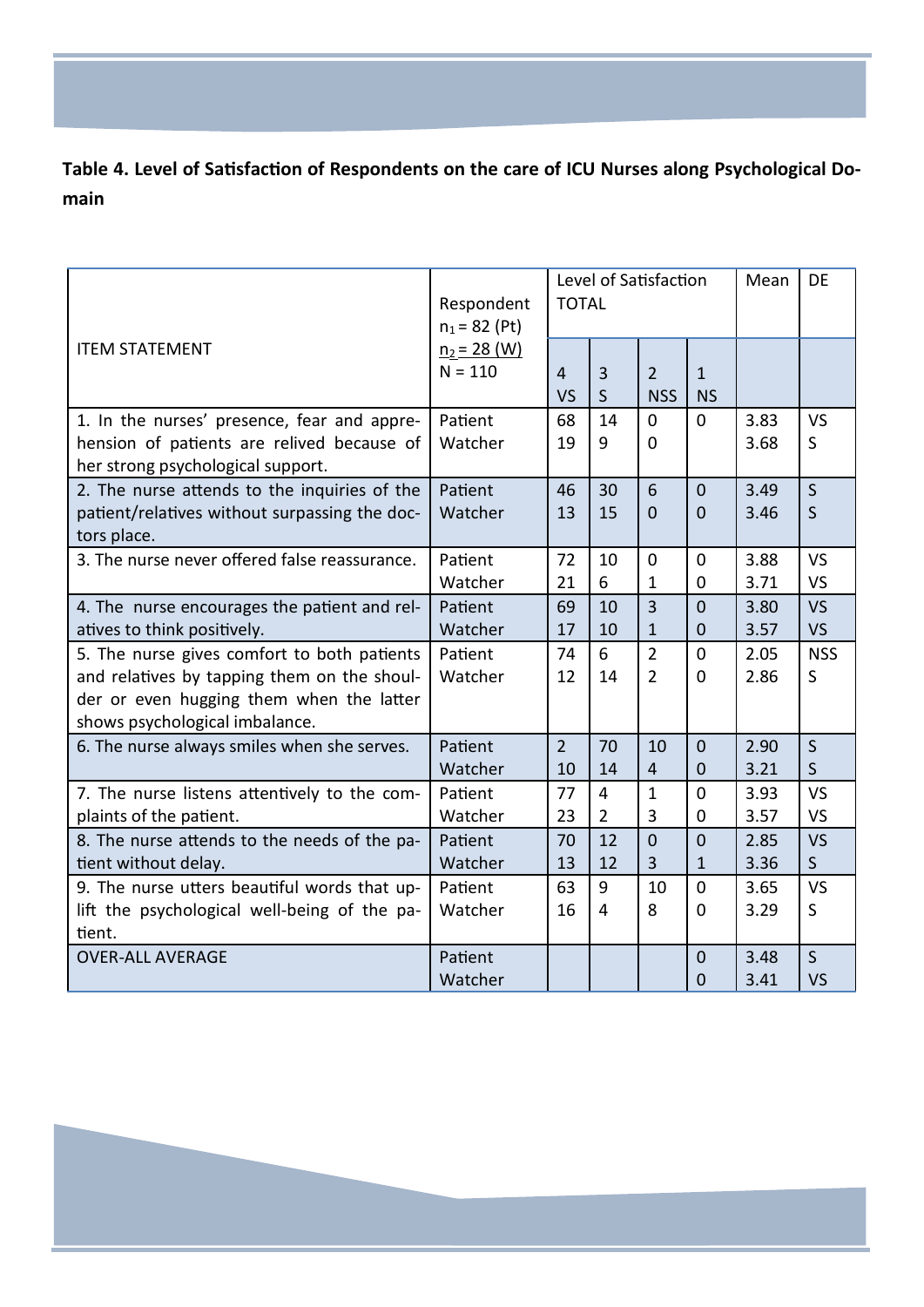# **Table 5. Differences in the Level of Satisfaction of Care among the Clients on Physical, Emotional, and Psychological Domains**

| <b>DOMAIN</b>        | <b>CLIENTS</b><br>Patients<br>$n = 82$<br>Watchers $n =$<br>28 | Mean<br>X | <b>STDev</b> | <b>MFAN</b><br><b>DEV</b> | $T -$<br>Value | Interpretation<br>Level of Sig-<br>nificance<br>$\alpha$ < 0.05 |
|----------------------|----------------------------------------------------------------|-----------|--------------|---------------------------|----------------|-----------------------------------------------------------------|
| <b>PHYSICAL</b>      | Patients                                                       | 3.39      | 0.84<br>0.89 | 0.05                      | 0.25           | <b>NS</b>                                                       |
|                      | Watchers                                                       | 3.43      |              |                           |                |                                                                 |
| <b>EMOTIONAL</b>     | Patients                                                       | 3.59      | 0.87         | 0.09                      | 0.47           | <b>NS</b>                                                       |
|                      | Watchers                                                       | 3.50      | 0.94         |                           |                |                                                                 |
| <b>PSYCHOLOGICAL</b> | Patients                                                       | 3.48      | 0.83         | 0.07                      | 0.46           | <b>NS</b>                                                       |
|                      | Watchers                                                       | 3.41      | 0.81         |                           |                |                                                                 |

# **1. Level of Satisfaction along Physical Dimension**

Table 2 showed that patient level of satisfaction on the care provided by the staff nurses insofar as the physical aspect is concerned has an average (3.39) or "satisfied" result. The watchers had a mean (3.43) which is slightly greater than that of the patients indicating that they are also satisfied on the care afforded by the nurses.

The areas where both watchers and patients rated their level of satisfaction as "very satisfacfory (VS)" were on items 6 (lifting the patient gently on bed) and 11 (well-taken care of). For the patient alone they were "very satisfied" on items 5 (having modulated and decent inspiring words) and 7 (stretching on bed linen with care). For the watchers, they were on items 2 (attending to patient needs); 3 (listening to patient complaints); 4 (courtesy at all times) and 10 (inspiring patient and alleviates pain). "Satisfied" responses were noted for both on items 1 (smiling), 8 (interventions addressing pains), 9 (gently turning patient to sides), 12 (activities planned and well organized). While smiling of the nurses were noted, it was only "satisfactory." The last four items are where improvement in quality is needed.

# **2. Level of Satisfaction along Emotional Dimension**

The patients obtained highest average point value of 3.59 while the watchers registered 3.50 both within the descriptive equivalence of "very satisfied" on emotional dimension seen in Table 3. This is a higher level of satisfaction (emotional) compared to the physical domain.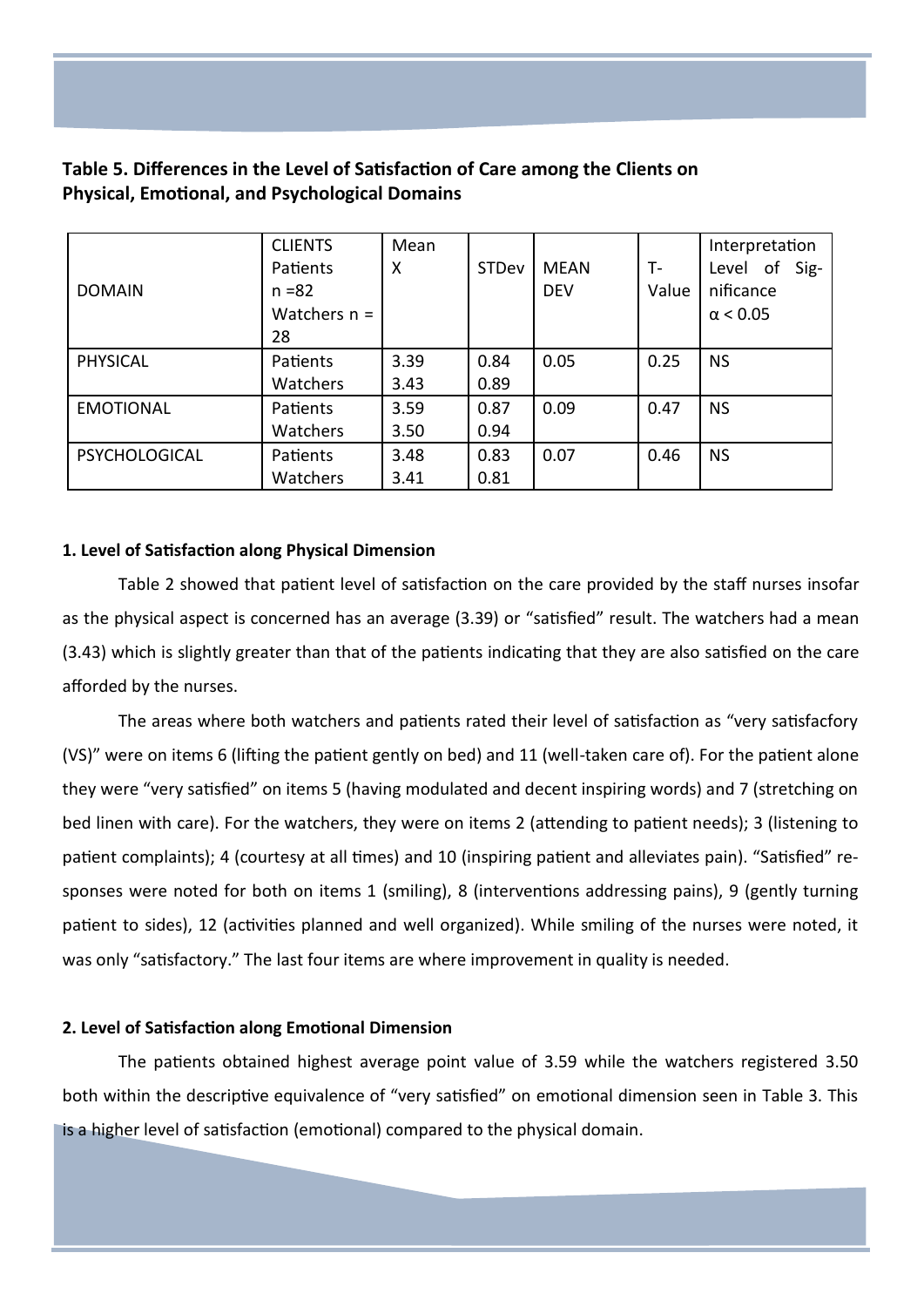emotional problems). The strongest areas of quali- of 3.48 from the patients and 3.41 from the watchsocio-economic status (item 2), on how the nurses the patients (3.83 and 3.68) with descriptive equivput their patients at ease with their company (item alence of "very satisfied." 8) and (item 9) on how the nurses treat their pa-These are proven by the average point values of situation (item no.3), how they encourage their papatients was a not a factor in delivering satisfactory the patients. The patient registered the lowest avstories and uttering inspiring words.

watchers. However, all the items in the emotional relieved while at the intensive care unit. dimension rated higher than the physical domain.

# **3. Level of Satisfaction along Psychological Dimension**

From the individual items, both groups of viewed the performance of the nurses in the provirespondents were very satisfied on almost all the sion of healthcare along psychological aspect as items except on item 3 (comforting patients with satisfactory denoted by their average point values ty of care were registered on, how the nurses treat ers. Both groups strongly believe that the presence with high regard their patients regardless of their of the nurses relieves the fear and apprehension of

tients fairly regardless of socio-economic status. the nurses gave information about their patients' both respondents the lowest of which is 3.83. This tients and relatives to think positively (item no. 4), is a validation that the socio-economic status of the and how they listen attentively to the complaint of level of nursing care. The scores showed that the erage point value of 2.05 for item no. 5 that deals nurses knew how to uplift their emotional status with how the nurses provide comfort to patients and to comfort their patients having emotional and relatives like tapping them on the shoulder or problems. They have the ability to use different hugging them when their patients or their relative techniques in comforting their patients like telling shows psychological disturbances. It may be due to For the watchers alone, they were patients and watchers, know how to listen atten-"satisfied" on items 1 (dealing with emotional tively to their patients, attend to the needs of their problems), 3 (exchanging pleasantries), 4 (dignity), patient (2.50 and 3.49) indicating satisfactory level 5 (inspiring words), 6 (talking gently) and 10 of contentment. This is a similar level of satisfaction (positive thinking). These are the areas that need on how the staff nurses perform their functions in improvement on quality, as perceived by the putting their patients at ease and psychologically The respondents were very satisfied on how the feeling of uncertainty by the ICU nurses. The

From Table 4, both groups of respondents level shows a room for improvement to the higher In general, the staff nurses are doing standard nursing functions that deal with physical, emotional, and psychological aspects as evidenced by the "satisfied" responses in most of the items. This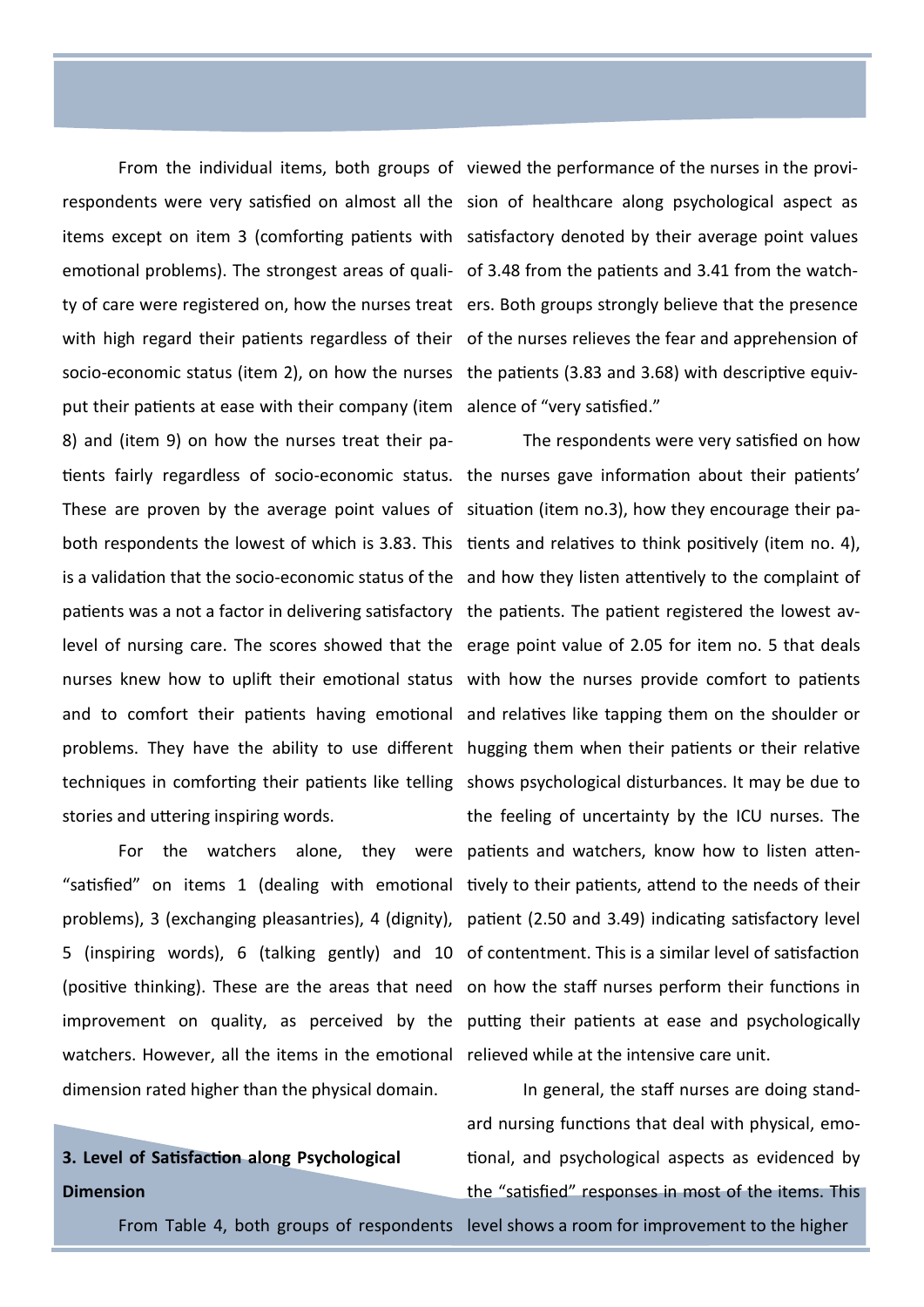levels of *very satisfacto*ry for items that rated lower.

# **C. Difference in the Level of the Respondents Satisfaction on the Care Rendered by the Intensive Care Unit Nurses**

1. Difference in the Level of Satisfaction of the respondents in terms of physical domain. Table 5 shows the difference in the level of the respondents' satisfaction on the care rendered by the ICU nurses. From the table, watchers registered a mean of 3.43 which is slightly higher than the mean of the patients which is 3.39 or a mean difference of 0.04 with the standard deviation of 0.84 for the patients and 0.89 for the watchers. Statistical analysis using t-test showed that the patients and watchers' level of satisfaction were similar.

2. Difference in the level of satisfaction of the respondents in terms of emotional domain. From table 5, it is apparent that the patients obtained higher mean over the watchers. However, there is no significant difference between the level of satisfaction of the respondents and the watchers on the care provided by the ICU staff nurses along emotional aspect hence.

3. Difference in the level of satisfaction of the respondents in terms of psychological domain. From table 5 the patients' mean of 3.48 is greater than the watchers mean of 3.41 or a mean difference of 0.07. This means that there is no significant difference between the level of satisfaction of the patients and the watchers on the care provided by the nurses in the ICU.

The level of satisfaction of both groups of respondents along physical, emotional and psychological dimensions of nursing care were not significantly different.

| Table 5. Differences in the Level of Satisfaction of Care among the Clients on Physical, |
|------------------------------------------------------------------------------------------|
| <b>Emotional, and Psychological Domains</b>                                              |

| <b>DOMAIN</b>        | <b>CLIENTS</b><br>Patients<br>$n = 82$<br>Watchers $n = 28$ | Mn<br>Χ                      | <b>STD</b><br>DEVIA-<br><b>TION</b> | <b>MEAN</b><br>DEVIA-<br><b>TION</b> | $T -$<br>Value | Interpretation<br>Level of Signifi-<br>cance<br>$\alpha$ < 0.05 |
|----------------------|-------------------------------------------------------------|------------------------------|-------------------------------------|--------------------------------------|----------------|-----------------------------------------------------------------|
| <b>PHYSICAL</b>      | <b>Patients</b><br><b>Watchers</b>                          | 3.3<br>9<br>3.4              | 0.84<br>0.89                        | 0.05                                 | 0.25           | <b>NS</b>                                                       |
| <b>EMOTIONAL</b>     | <b>Patients</b><br>Watchers                                 | 3.5<br>9<br>3.5              | 0.87<br>0.94                        | 0.09                                 | 0.47           | <b>NS</b>                                                       |
| <b>PSYCHOLOGICAL</b> | <b>Patients</b><br><b>Watchers</b>                          | $\overline{3.4}$<br>8<br>3.4 | 0.83<br>0.81                        | 0.07                                 | 0.46           | N <sub>S</sub>                                                  |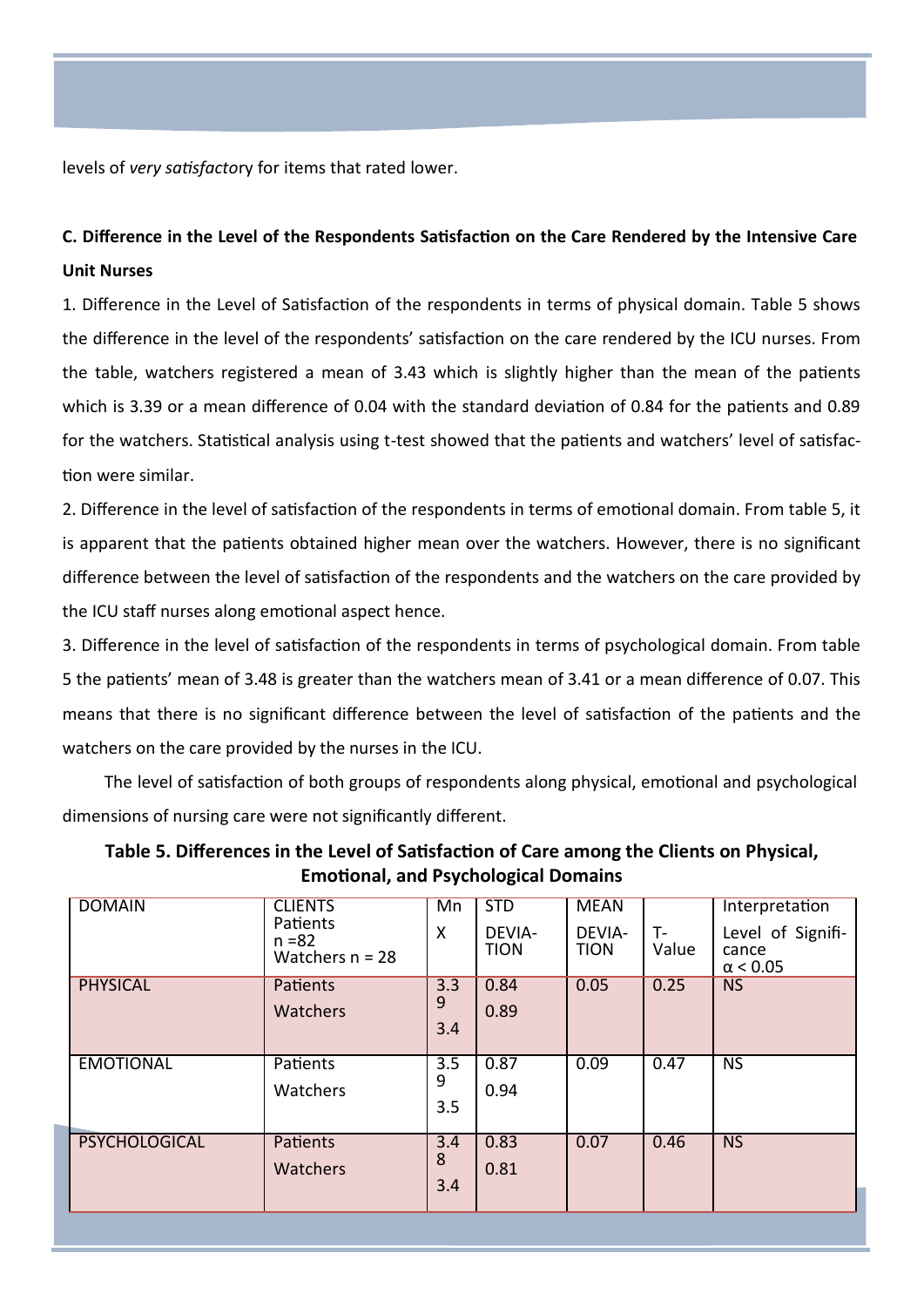#### *Discussion*

The central focus of nursing is caring. The aim is to help satisfy the client's needs by rendering safe, effective and quality nursing care. In a review by Thiedke (2006) $^5$ , he pointed out the importance of patients' demographic and social factors in determining satisfaction. He mentioned that some studies believed that patient demographics represent 90 percent to 95 percent of the variance in rates of satisfaction. These demographic factors include age, ethnicity, gender, socio-economic status, health status, physician-related factors. The study supported the idea that patients who get better are satisfied with care.

Pawar (2006)<sup>6</sup> wrote five tips for generating client satisfaction and compliance. These are: a) *Establishing a sense of trust*; b) *Uncovering patient's actual needs*; c) *Thinking dialogue, not monologue;* d) d*on't force "the close, that is, confirming first a commitment; and* E) *Always doing a follow up*.

However, Locsin  $(2005)^7$  noted that for some nurses, the care of clients has become dependent on expert usage of machine technology. Many of the activities focus on ventilators, cardiac monitors, or documentation requirements that keep the nurse from the practice of nursing. Caring activities such as "being with" a client are viewed as time spent in unnecessary activities because these do not influence the client's health and are therefore expendable. In another study, Venzon

 $(2003)^8$  developed a questionnaire, to determine whether an activity is done competently by the nurse; *most of the time, occasionally only* and *never done.* She focused on four parts namely: 1.) Assessment, 2.) Plan of care, 3.) Implementation of care and 4.) Evaluation of the Outcomes of the Goals of Care. Raftopoulos (2005)<sup>9</sup> conducted a study on the clients' satisfaction with the quality of care involving two hospitals in Greece. He had 24 elderly clients with a mean age of 70 year old. He used the triangulation analytic method of in-depth interviews, focus group and direct observation techniques. Content analysis of the interview was primarily based on conceptual analysis of the clients' perceived quality of care and clients' satisfaction with care. He identified five categories - nursing care, medical care, room characteristics, food, and treatment/diagnosis. These five categories were common whether the measurement is based on perceived quality of hospital care or client satisfaction. The second level categories included clients' feelings regarding each of the five care dimensions. These feelings could be positive, neutral, negative or indifferent. The third level categories contains specific dimensions of nursing and medical care such as clients' respect as a human being, staff technical skills, staff effective communication, therapeutic touch and empathy. He concluded that elderly clients follow a "career path" during their hospitalization. This path is illness-centered and all care episodes are the satellites of the career path.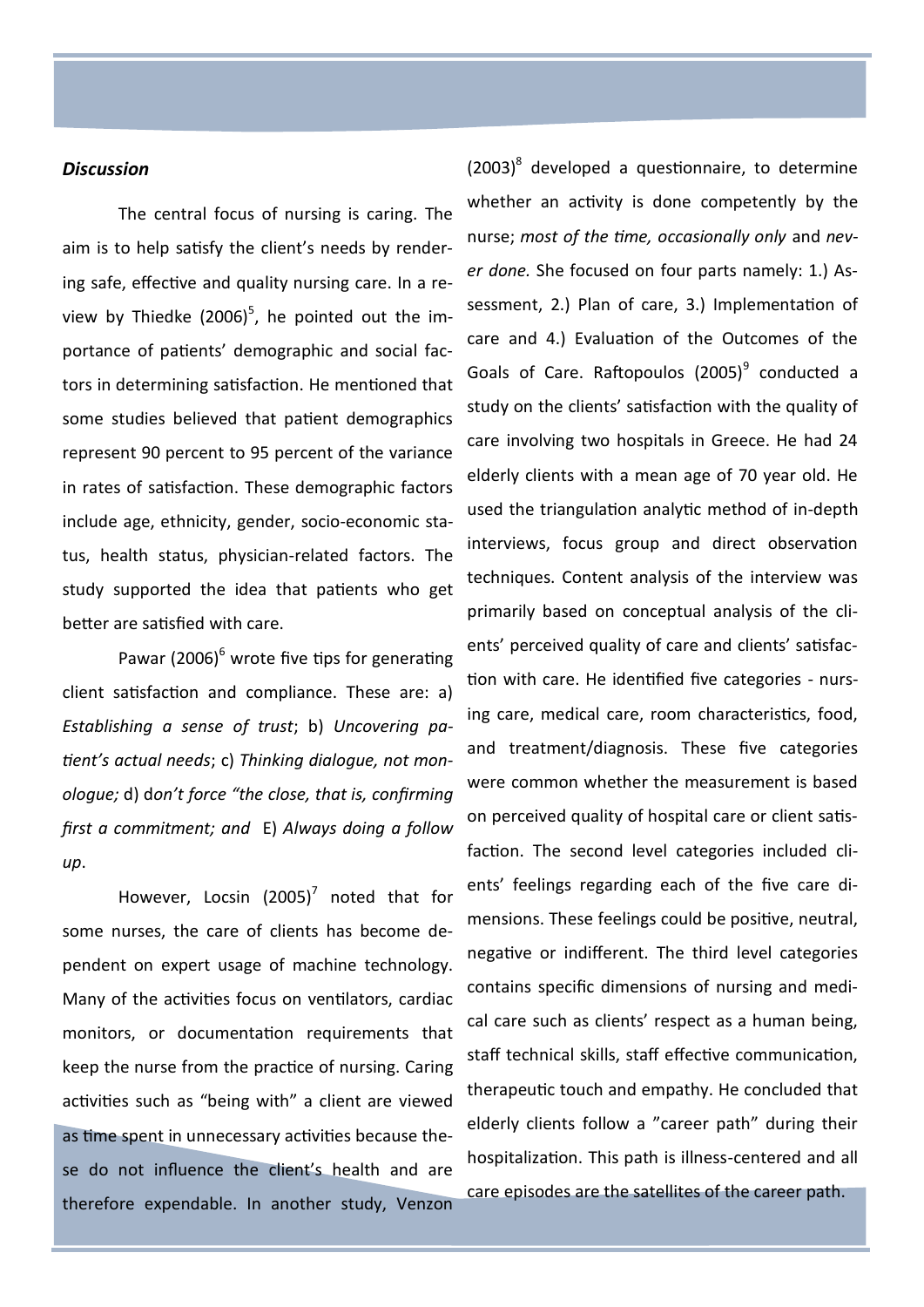by Irurita (2004)<sup>10</sup> in an acute hospital setting in cant indicator of the quality of care. Australia. Findings revealed that clients perceived tions pertaining to the broader environment, the as perceived by staff nurses, patients and significlients.

existence of therapeutically conductive relation- difference exists in the extent of physical care, psytual condition needed for relationship develop-impact on quality of care. ment was the availability of adequate time.

Killeen (2003)<sup>11</sup> aimed the development of a **Conclusion** client satisfaction tool that will yield reliable and The following are the conclusions: valid data and information on client satisfaction with professional nursing care in the ambulatory setting. Client satisfaction with nursing care was used as an outcome variable. Findings of the study revealed that developing indicators that measure the impact of nursing care on non-acute client outcomes is a natural progression in measuring and ensuring quality health care. Of three types of indicators (structure process, outcome) the need for measurement of relevant nursing-sensitive outcomes is most critical.

Johansson, Oleni, and Fridlund  $(2003)^{12}$  described the influences on clients satisfaction with

Numerous factors affecting the quality of regard to nursing care in the context of health care. nursing care in the client's perspective was studied Based on the study, client satisfaction is a signifi-

different levels in terms of quality of care deliv-by nurses in the Medical-Surgical clients in the ered. The level of quality of care was found to de-different hospitals in Baguio City was done along a) pend on certain contextual and intervening condi- physical care, b) psychological care, c) spiritual care organization and personal; factors of the nurse and cant others. Using the descriptive method, Cha In the same year, a follow-up study was holistic nursing care rendered by nurses to medical done by Irurita and associates that focused on the -surgical patients. She noted that a significant ships between nurses and clients satisfaction. The chological care and spiritual care. These studies research demonstrated that the overriding contex- validated the three domains discussed and their The extent of holistic nursing care rendered Yong Me had findings revealing a great extent of

- 1. The staff nurses performed satisfactorily in the delivery of their professional services at the ICU evidenced by the level of satisfaction of their clienteles in the three domains.
- 2. The patients and the watcher have similar observations and judgement as far as the care services rendered by the staff nurses are concerned.
- 3. Quality improvement is still needed in the nursing care of the staff to raise it to the higher level of very satisfactory. And the items where low levels of satisfaction are the most important areas to improve upon.